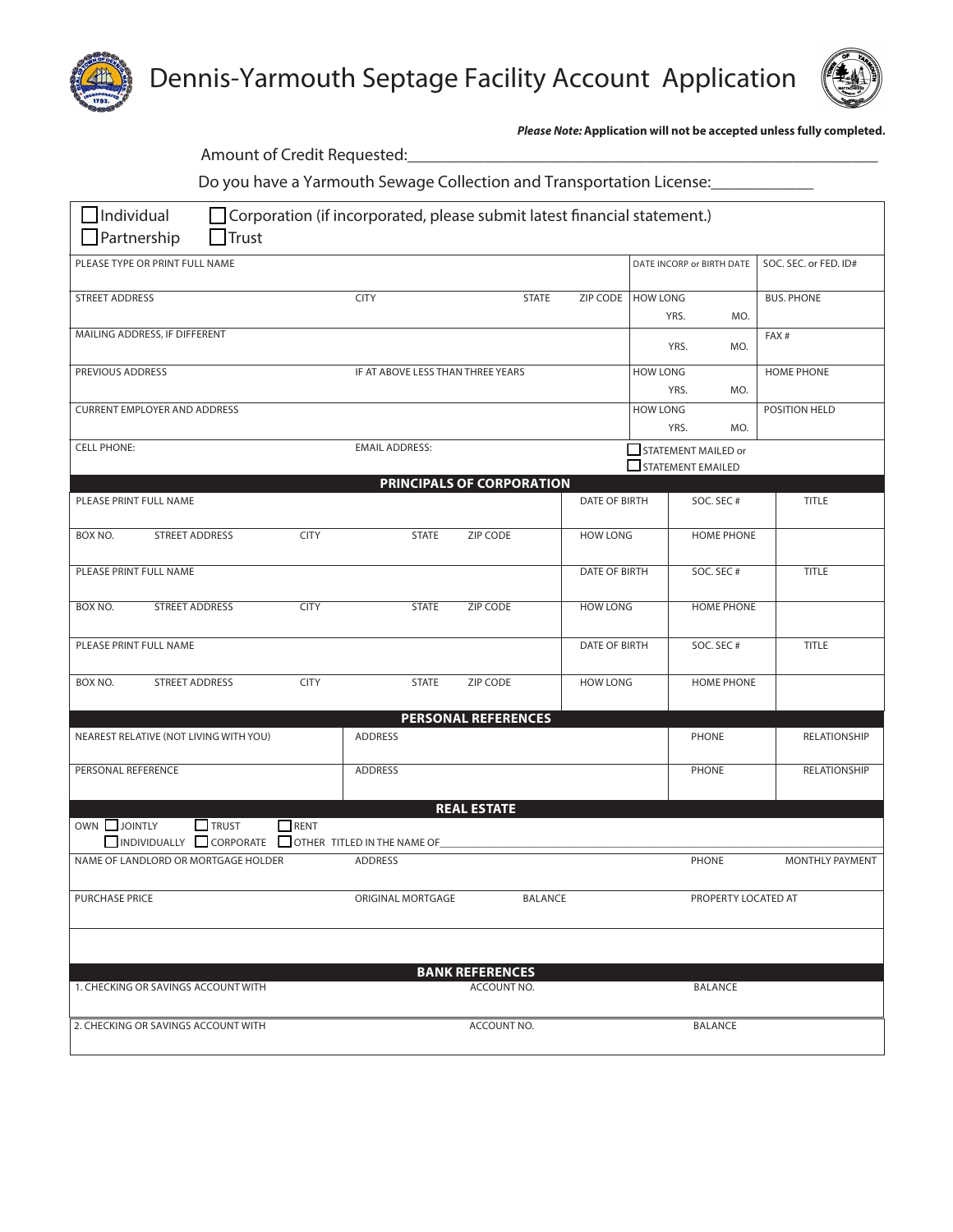|                                                               | <b>Credit References</b>                                                                                                                                                                                                                                                                                                                                                                                             |                        |                 |
|---------------------------------------------------------------|----------------------------------------------------------------------------------------------------------------------------------------------------------------------------------------------------------------------------------------------------------------------------------------------------------------------------------------------------------------------------------------------------------------------|------------------------|-----------------|
| <b>NAME</b>                                                   | PHONE NO.                                                                                                                                                                                                                                                                                                                                                                                                            | ACCOUNT NO.            | PRESENT BALANCE |
|                                                               |                                                                                                                                                                                                                                                                                                                                                                                                                      |                        |                 |
|                                                               |                                                                                                                                                                                                                                                                                                                                                                                                                      |                        |                 |
|                                                               |                                                                                                                                                                                                                                                                                                                                                                                                                      |                        |                 |
|                                                               |                                                                                                                                                                                                                                                                                                                                                                                                                      |                        |                 |
|                                                               |                                                                                                                                                                                                                                                                                                                                                                                                                      |                        |                 |
|                                                               |                                                                                                                                                                                                                                                                                                                                                                                                                      |                        |                 |
|                                                               |                                                                                                                                                                                                                                                                                                                                                                                                                      |                        |                 |
|                                                               |                                                                                                                                                                                                                                                                                                                                                                                                                      |                        |                 |
|                                                               |                                                                                                                                                                                                                                                                                                                                                                                                                      |                        |                 |
| HAVE YOU EVER FILED PETITION FOR BANKRUPTCY THES THO<br>WHEN? | HAVE YOU EVER HAD ANY JUDGMENTS, GARNISHMENTS<br>OR LEGAL PROCEEDINGS AGAINST YOU? YES NO                                                                                                                                                                                                                                                                                                                            |                        |                 |
|                                                               |                                                                                                                                                                                                                                                                                                                                                                                                                      |                        |                 |
|                                                               | PERSONAL FINANCIAL STATEMENT (Not for Corporations)                                                                                                                                                                                                                                                                                                                                                                  |                        |                 |
|                                                               | DATE (MM/DD/YYYY)                                                                                                                                                                                                                                                                                                                                                                                                    |                        |                 |
|                                                               |                                                                                                                                                                                                                                                                                                                                                                                                                      |                        |                 |
|                                                               | <b>TOTAL</b>                                                                                                                                                                                                                                                                                                                                                                                                         |                        |                 |
|                                                               |                                                                                                                                                                                                                                                                                                                                                                                                                      |                        |                 |
| <b>CHECKING AND SAVINGS ACCOUNTS</b>                          | $\begin{array}{c c c c c c} \hline \text{S} & \text{S} & \text{S} & \text{S} & \text{S} & \text{S} & \text{S} & \text{S} & \text{S} & \text{S} & \text{S} & \text{S} & \text{S} & \text{S} & \text{S} & \text{S} & \text{S} & \text{S} & \text{S} & \text{S} & \text{S} & \text{S} & \text{S} & \text{S} & \text{S} & \text{S} & \text{S} & \text{S} & \text{S} & \text{S} & \text{S} & \text{S} & \text{S} & \text$ |                        |                 |
| <b>INVESTMENTS - NON RETIREMENT</b>                           | $\frac{1}{2}$                                                                                                                                                                                                                                                                                                                                                                                                        |                        |                 |
| RETIREMENT PLAN(S)                                            |                                                                                                                                                                                                                                                                                                                                                                                                                      |                        |                 |
| REAL ESTATE (FAIR MARKET VALUE)                               | $\frac{1}{2}$                                                                                                                                                                                                                                                                                                                                                                                                        |                        |                 |
| LIFE INSURANCE (CASH VALUE)                                   | $\begin{picture}(20,10) \put(0,0){\vector(1,0){100}} \put(15,0){\vector(1,0){100}} \put(15,0){\vector(1,0){100}} \put(15,0){\vector(1,0){100}} \put(15,0){\vector(1,0){100}} \put(15,0){\vector(1,0){100}} \put(15,0){\vector(1,0){100}} \put(15,0){\vector(1,0){100}} \put(15,0){\vector(1,0){100}} \put(15,0){\vector(1,0){100}} \put(15,0){\vector(1,0){100}} \$                                                  |                        |                 |
| DEBTS OWED TO YOU                                             | $\mathsf{S}$ . The contract of the contract of the contract of the contract of the contract of the contract of the contract of the contract of the contract of the contract of the contract of the contract of the contract of th                                                                                                                                                                                    |                        |                 |
| TOOLS/VEHICLE - ESTIMATED MARKET VALUE                        | $\frac{1}{2}$                                                                                                                                                                                                                                                                                                                                                                                                        |                        |                 |
| <b>OTHER ASSETS</b>                                           |                                                                                                                                                                                                                                                                                                                                                                                                                      |                        |                 |
|                                                               |                                                                                                                                                                                                                                                                                                                                                                                                                      |                        |                 |
| <b>TOTAL ASSETS</b>                                           | 0.00                                                                                                                                                                                                                                                                                                                                                                                                                 |                        |                 |
|                                                               |                                                                                                                                                                                                                                                                                                                                                                                                                      |                        |                 |
|                                                               |                                                                                                                                                                                                                                                                                                                                                                                                                      |                        |                 |
| <b>LIABILITIES</b>                                            | <b>TOTAL</b>                                                                                                                                                                                                                                                                                                                                                                                                         | <b>MONTHLY PAYMENT</b> |                 |
| <b>CURRENT DEBT OWED TO SUPPLIERS</b>                         | $\mathsf{\$}$                                                                                                                                                                                                                                                                                                                                                                                                        | 0.00                   |                 |
| <b>CHARGE ACCOUNTS &amp; CREDIT CARD BALANCES</b>             |                                                                                                                                                                                                                                                                                                                                                                                                                      | 0.00                   |                 |
| MORTGAGE PRINCIPLE BALANCE OWED                               |                                                                                                                                                                                                                                                                                                                                                                                                                      | 0.00<br>$\mathsf{S}$   |                 |
| LOANS OR OTHER BALANCES OWED                                  | $\mathsf{S}$ and $\mathsf{S}$                                                                                                                                                                                                                                                                                                                                                                                        | 0.00                   |                 |
| OTHER LOANS                                                   |                                                                                                                                                                                                                                                                                                                                                                                                                      | 0.00<br>$\mathsf{S}$   |                 |
| GAS, ELECTRIC, WATER, PHONE, ETC.                             | $\sim$ 5                                                                                                                                                                                                                                                                                                                                                                                                             | 0.00                   |                 |
| CHILD SUPPORT & ALIMONY (ANNUAL)                              |                                                                                                                                                                                                                                                                                                                                                                                                                      | 0.00<br>$\mathsf{S}$   |                 |
| VEHICLE LOAN BALANCE(S)                                       | $\sim$ 5                                                                                                                                                                                                                                                                                                                                                                                                             | 0.00                   |                 |
| <b>TAXES OWED</b>                                             |                                                                                                                                                                                                                                                                                                                                                                                                                      | 0.00                   |                 |
| <b>INSURANCE PREMIUMS</b>                                     | $\mathsf{S}$                                                                                                                                                                                                                                                                                                                                                                                                         | 0.00                   |                 |
| OTHER AMOUNTS OWED                                            |                                                                                                                                                                                                                                                                                                                                                                                                                      | 0.00<br>Ŝ.             |                 |

**TOTAL LIABILITIES** 6 **1000 1000 1000 1000 1000 1000 1000 1000 1000 1000 1000 1000 1000 1000 1000 1000 1000 1000 1000 1000 1000 1000 1000 1000 1000 1000 1000 1000 100** 

**NET WORTH (ASSETS MINUS LIABILITIES) \$\_\_\_\_\_\_\_\_\_\_\_\_\_\_\_\_\_\_\_\_\_\_\_\_\_\_\_\_\_\_\_\_\_\_ \$\_\_\_\_\_\_\_\_\_\_\_\_\_\_\_\_\_\_\_\_\_\_\_\_\_\_\_\_\_\_\_\_\_\_**

 $\sim$ 

0.00